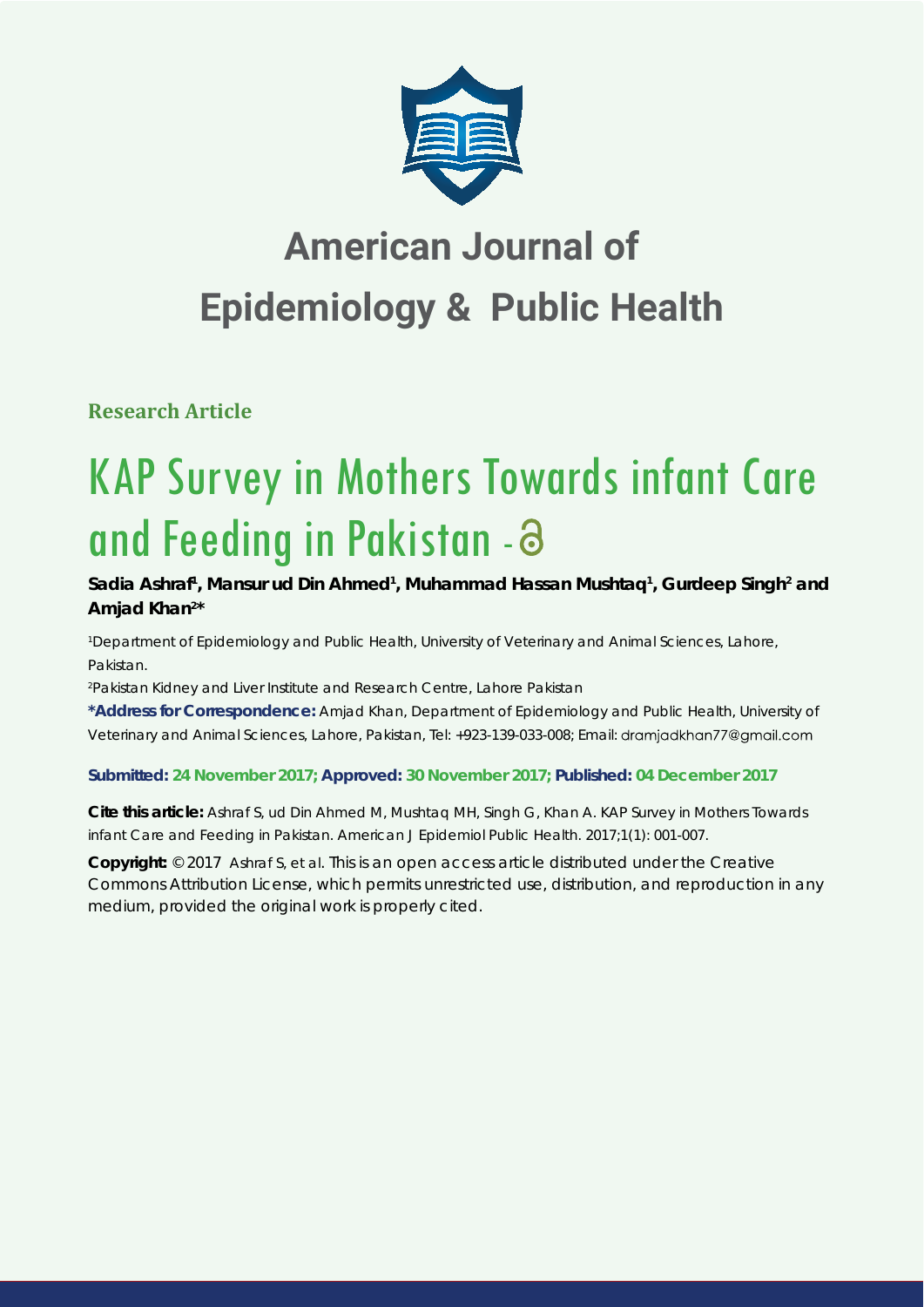## **ABSTRACT**

To evaluate traditional neonatal beliefs and care practices among urban and rural residents and assessing predictors of early initiation of breastfeeding, a cross-sectional study was conducted in two districts, Lahore and Rawalpindi of Pakistan. A total of 218 mothers having infants (< 2 years of age) were interviewed through collecting information through a questionnaire. In the logistic regression analysis, presence of professional birth attendant (P-value = 0.012, OR = 3.909), sterilization of feeding bottle (P-value = 0.013, OR = 3.280) and knowledge about reason of vaccination (P-value = 0.010, OR = 2.058) were significantly associated with urbanization. Maternal education was significantly associated with correct timing to start weaning practice, breast milk was sufficient for infant, hand washing practice before breastfeeding, good cord care, vaccination status, reason of vaccination and knowledge about Jaundice in neonatal period (*P* < 0.05). The results of multivariate ordinal regression showed that young literate mothers ((*P* < 0.001; OR = 3.192) started breastfeeding earlier than the elder and illiterate mothers. Furthermore, the women with normal delivery ( $P < 0.01$ ; OR = 0.301) and low socioeconomic class ( $P$  < 0.10; OR = 0.339) started breastfeeding earlier. Among 218 mothers 44.5%, newborns were bathed immediately. A significant proportion of mothers 77.1% reported giving prelacteals as first feed. Majority of mothers 30.7% apply oil on umbilical cord. also, 72.5% mothers administered gripe water to their infants. Traditional risky newborn care practices stress the need for promoting health education programs on improving newborn care practices.

**Keywords:** Neonatal; Breastfeeding; Care Practices; Maternal Knowledge

## **INTRODUCTION**

The infant health challenges and neonatal losses faced by Pakistan are difficult to assess than that experienced by other countries in the world. Care refers to attitude, knowledge and practices of caregivers that provide nutrition, health care and also provide emotional support to infant for adequate development. Three elements are important for the healthy growth and well nourish infant, which are balanced food, health and care in hygienic environment.

Important newborn care practices should be followed to minimize the neonatal morbidity and mortalities [1,2]. Newborn mortality rate is very high in South Asia. As estimated 60% of all newborn deaths and 68% of the world's burden of perinatal deaths occ6ur in Asia [3] Also 70% of neonatal deaths occur in early days of their life but still the health professionals ignore the infant health care [4] However, the neonatal deaths can be reduced by applying conventional methods which do not depend upon any modern technology equipment. The cost effective methods adopted at the time of delivery should be presence of professional birth attendant at the time of delivery, by keeping baby warm soon after birth and by clean umbilical cord care. The conventional methods adopted by mothers should be balanced nutrition of infant, following hygienic practices, timely vaccination, medication to prevent/treat infections and by initiating early and exclusive breastfeeding practice.

The nature's perfect gift for infant is breast milk which has no other substitute as breastfeeding provide an infant food and protection with care. Both infant and mother get benefits from breast feeding which includes adequate nutrients for the growth and development of infant, increases infants immunologic defense system and facilitates closeness between mother and infant [5]. The World Health Organization emphasizes exclusive breastfeeding for the first crucial six months and after that, it should be continued up to two years of life along with other semi solid or solid foods [6]. Despite many known advantages of breastfeeding, many mothers do not breastfeed their infant or either breastfeed for a little period.

Different studies from many developing countries have shown that the child health and survival is also dependent on mother's education level. It has also been observed that literacy has more contribution than providing the health services to decrease the infant mortality [7] Keeping in view the importance of child health and high infant mortality, the present study was planned to explore traditional neonatal beliefs and care practices among urban and rural residents and to assess predictors of early initiation of breastfeeding.

## **MATERIALS AND METHODS**

#### **Study design and sample**

A descriptive cross-sectional study was conducted in Dist. Lahore and Rawalpindi of Pakistan. 218 mothers were enrolled for the study between March 2012 and April 2012. The sampling technique was non-random convenient sampling from community. The current study was conducted in different urban and rural areas of Dist. Lahore and Rawalpindi of Pakistan. A validated questionnaire used to collect information from the mothers of infants up to 2 years of age.

#### **Defi nition of terms**

Exclusive breastfeeding defined as the infant gets all types of nutrients and energy from the breast milk with the possible exception of supplements. A mixture of breast milk and other sources of nutrients and energy (Formula/cow/buffalo's milk) is called partial breastfeeding. Non breastfeeding indicates that infant gets energy from foods other than breast milk. Pre lacteals feed is defined as giving the newborn baby honey/anything else other than breast milk.

#### **Statistical analysis**

The data was coded, entered and analyzed using specialized Statistical Package for Social Sciences (SPSS) version 15. Initial analysis was performed to see the general patterns of the data. Chisquare test is used as a measure of associations between two nominal and one nominal and second ordinal variable [8] the predictors for the early initiation of breastfeeding were checked using univariate and multivariate logistic regression model. Predictor variables that had a significant relationship with the dependent variable at  $P < 0.25$ were entered in multivariate logistic regression model.

#### **RESULTS**

#### **Socio-demographic characteristics of mothers and infants**

The mother's ages ranged between 18 and 40 years with a mean age of  $27.05 \pm 4.2$  year. The infant's age at the time of interview ranged between 1 and 24 months with a mean age of  $12.8 \pm 7.7$  months. Other socio-demographic characteristics are shown in Table 1.

#### **Logistic regression analysis with response category as place of residence**

All those variables which were statistically significant with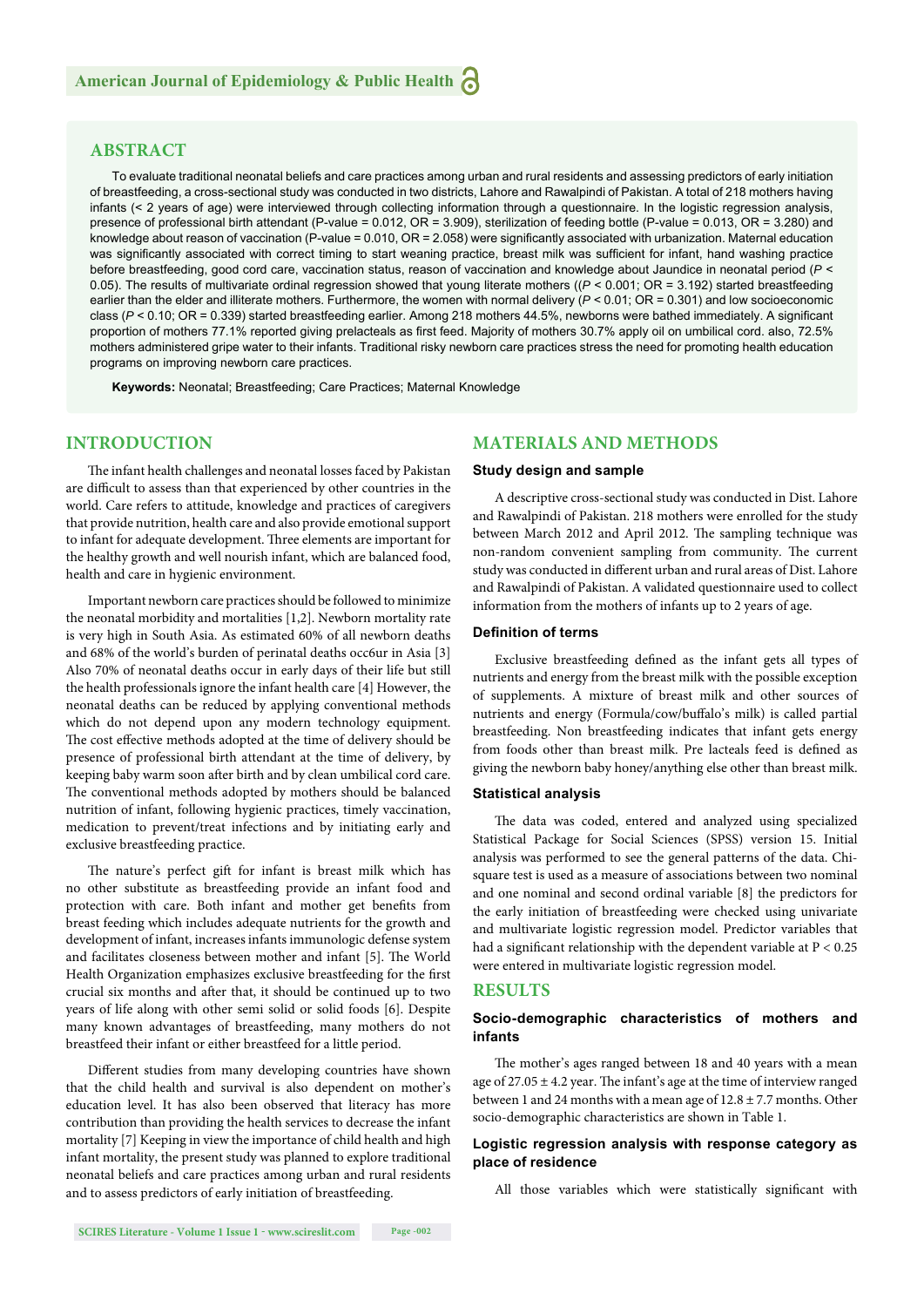urbanization using Chi square test were analyzed using binary logistic regression. In the logistic regression analysis, presence of professional birth attendant ( $P$ -value = 0.012,  $OR = 3.909$ ), sterilization of feeding bottle (*P*-value =  $0.013$ ,  $OR = 3.280$ ) and knowledge about reason of vaccination ( $P$ -value = 0.010, OR = 2.058) were significantly associated with urbanization (Table 2).

#### **Maternal education and associated feeding practices**

Education level of mothers was significantly associated with urban residents (*P <* 0.001). Exclusive breastfeeding practice was more in illiterate rural mothers ( $P < 0.10$ ). Our findings suggested that urban mothers more likely used formula milk in feeding bottle of infant and rural mothers most probably used cow's milk. The weaning practice was significantly associated with high education level  $(P < 0.001)$ . Educated women had fairly good idea to start complementary feeding between 4 and 6 months. The educated women know that breast milk was not insufficient for baby  $(P < 0.001)$  (Table 3).

#### **Rates of exclusive breastfeeding with respect to age groups**

The rates of exclusive breastfeeding in age groups of infants at the time of interview < 6 months, 7-12 months, 13-18 months and 19-24 months were 14%, 8%, 6%, 7% respectively. The lowest age group has more chances to be exclusively breastfeed than the others. The rates of partial (15%) and non-breast feeding (4%) were high in age group 19-24 months (Figure 1).

#### **Prevalence of exclusive breastfeeding**

Prevalence of exclusive breastfeeding is 35.3% as only 77 out of 218 mothers exclusively breastfeed their infants.

#### **Predictors of early initiation of breastfeeding using univariate regression models**

Initially, the explanatory variables were used in univariate regression analysis. The results demonstrated that mothers started breastfeeding to male infants earlier than the female infants (*P <*  0.1). The younger age group mothers up to 30 years were more likely to start breastfeeding earlier than the elders. All three age groups'  $\leq$ 20, 21-25 and 26-30 were significantly related to early initiation of breastfeeding with (*P* = 0.00; OR = 1.508), (*P =* 0.00; OR = 1.683) and  $(P = 0.00; \text{ OR} = 1.700)$  respectively. The educated women were more likely start breastfeeding earlier than the illiterate  $(P < 0.1)$ . Working women and house wives were observed with no significance difference. The women with nuclear family system more likely to start breastfeeding earlier than joint family system with (*P <* 0.05;  $OR = 0.548$ ). The women with normal delivery significantly start breastfeeding earlier than the women with caesarean delivery (P <  $0.001$ ; OR = 0.364). The respondents having low family income start breastfeeding earlier than the higher income groups (*P <* 0.1) (Table 4).

#### **Predictors of early initiation of breastfeeding using multivariate regression model**

The results of multivariate ordinal regression showed that young literate mothers ((P < 0.001; OR = 3.192) started breastfeeding earlier than the elder and illiterate mothers Furthermore, the women with normal delivery  $(P < 0.01; \text{OR} = 0.301)$  and low socioeconomic class  $(P < 0.10; \text{OR} = 0.339)$  started breastfeeding earlier (Table 5).

| Table 1: Socio-demographic characteristics. |     |      |  |  |
|---------------------------------------------|-----|------|--|--|
| Variables                                   | N   | %    |  |  |
| <b>District</b>                             |     |      |  |  |
| Lahore                                      | 137 | 62.8 |  |  |
| Rawalpindi                                  | 81  | 37.2 |  |  |
| Place of residence                          |     |      |  |  |
| Urban                                       | 109 | 50   |  |  |
| Rural                                       | 109 | 50   |  |  |
| Infant gender                               |     |      |  |  |
| Male                                        | 104 | 47.7 |  |  |
| Female                                      | 114 | 52.3 |  |  |
| Infant age (M)                              |     |      |  |  |
| < 6                                         | 67  | 30.7 |  |  |
| $7 - 12$                                    | 51  | 23.4 |  |  |
| 13-18                                       | 44  | 20.2 |  |  |
| 19-24                                       | 56  | 25.7 |  |  |
| Infant parity                               |     |      |  |  |
| Primiparous                                 | 80  | 36.7 |  |  |
| Multiparous (2-4)                           | 110 | 50.5 |  |  |
| Grand multiparous $\geq 5$                  | 28  | 12.8 |  |  |
| Maternal age                                |     |      |  |  |
| < 20                                        | 16  | 7.3  |  |  |
| 21-25                                       | 60  | 27.5 |  |  |
| 26-30                                       | 97  | 44.5 |  |  |
| 31-35                                       | 44  | 20.2 |  |  |
| 35                                          | 1   | 0.5  |  |  |
| Maternal education                          |     |      |  |  |
| Illiterate                                  | 62  | 28.4 |  |  |
| Primary and lower $\leq 9$                  | 53  | 24.3 |  |  |
| High school 10-12                           | 70  | 32.1 |  |  |
| University $\geq 13$                        | 33  | 15.1 |  |  |
| Maternal occupation                         |     |      |  |  |
| Housewife                                   | 207 | 95   |  |  |
| Working                                     | 11  | 5    |  |  |
| Type of family                              |     |      |  |  |
| Nuclear                                     | 71  | 32.6 |  |  |
| Joint                                       | 147 | 67.4 |  |  |
| Type of delivery                            |     |      |  |  |
| Normal                                      | 161 | 73.9 |  |  |
| Caesarean                                   | 57  | 26.1 |  |  |
| Professional birth<br>attendant             |     |      |  |  |
| Midwife                                     | 16  | 7.3  |  |  |
| Gynecologist                                | 146 | 67   |  |  |
| <b>TBA</b>                                  | 41  | 18.8 |  |  |
| LHV                                         | 15  | 6.9  |  |  |
| Monthly income                              |     |      |  |  |
| < 5000                                      | 23  | 10.6 |  |  |
| 5000-10,000                                 | 84  | 38.5 |  |  |
| 10,000-15,000                               | 56  | 25.7 |  |  |
| >15,000                                     | 55  | 25.2 |  |  |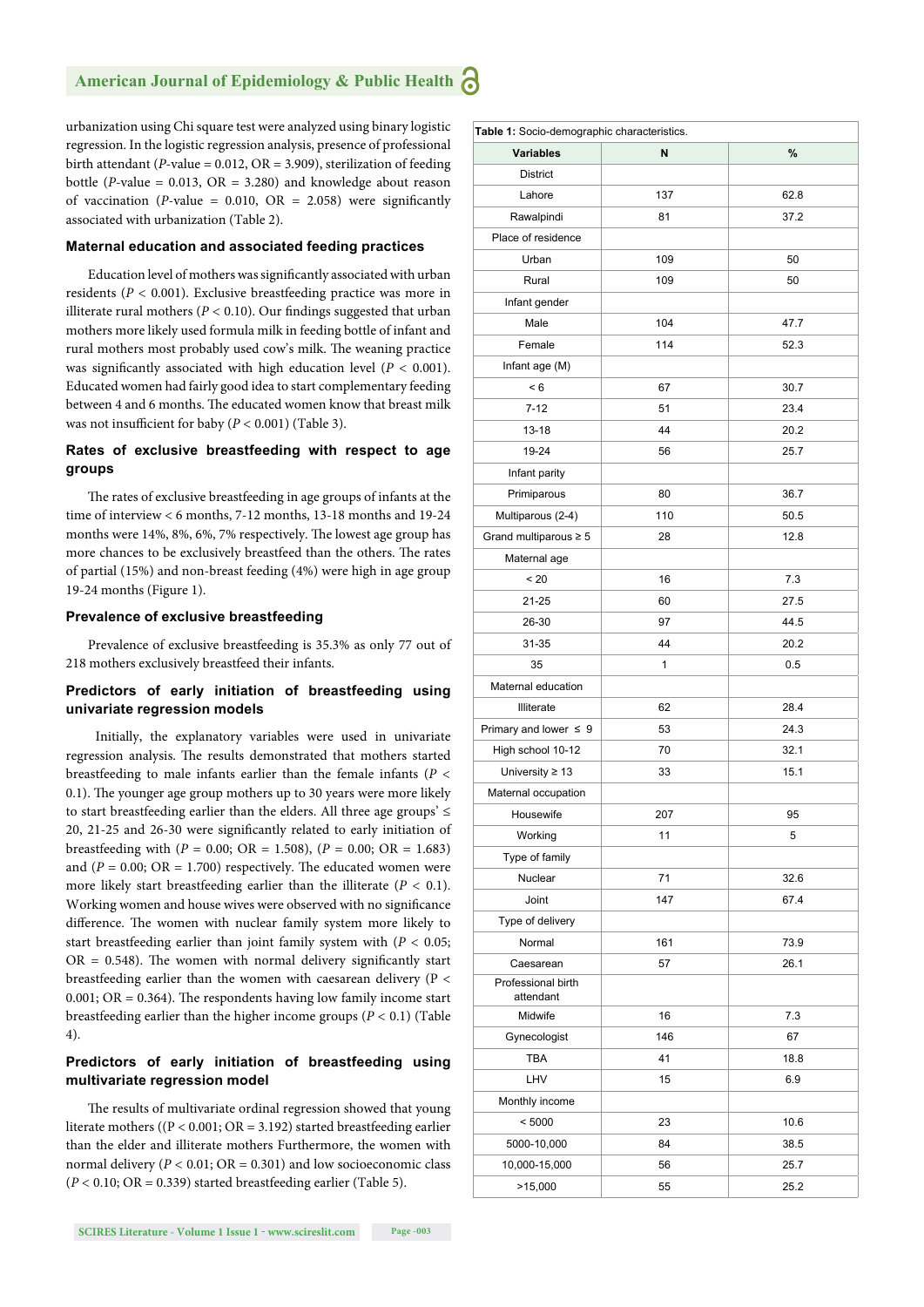## **DISCUSSION**

The results of our study showed that urbanization was significantly related to education level of women ( $P < 0.001$ ). The urban to rural ratio for secondary and higher education was 2:1. In urban areas the literacy rate was double than the rural areas. Urbanization was also significantly related to working status of mother ( $P < 0.05$ ). The urban to rural ratio for the working women was 4.5:1. There were statistically significant differences between urban and rural residents in most of the variables studied. The urban mothers started breastfeeding earlier in contrast to the rural mothers, more fed according to their self-designed schedule. Presence of gynecologist as a professional birth attendant was significantly related to urbanization  $(P < 0.01)$ . Difference in the monthly income of urban and rural residents was also significantly associated ( $P < 0.05$ ). The urban mothers more likely used commercial formula milk by bottle than the rural mothers where cow's milk was preferred  $(P < 0.01)$ . The urban mothers take nutritional supplement significantly ( $P < 0.05$ ), sterilize the feeding bottle (*P* < 0.001) and the educated urban mothers know that breast milk is not insufficient for infants ( $P < 0.05$ ) as compare with the rural mothers. Thermal care was also significantly related to urban mothers  $(P = 0.05)$ . The urban mothers realized the importance of vaccination more than the rural mothers and they know the actual reason of vaccination that prevent the infant from diseases ( $P < 0.001$ ). The urban mothers significantly have knowledge than the rural mothers that Jaundice in neonatal period was normal condition which could be treated by exposing the infant to sunlight  $(P < 0.05)$ .

In newborns, thermal care is much important newborn care practice which gets ignored most of the time [9] especially in rural areas where TBA/LHV immediately bathe the newborn after delivery. This is a very common practice in Pakistan to bathe the neonatal soon after birth. In the present study majority of mothers (44.5%) practice the first bathe soon after delivery. Although, it is a risky practice

| Table 2: Chi square association and Logistic regression analysis with response category as place of residence. |                   |      |                   |                         |              |  |
|----------------------------------------------------------------------------------------------------------------|-------------------|------|-------------------|-------------------------|--------------|--|
| <b>Variables</b>                                                                                               | $x^2$ (p-value)   | Sig. | <b>Odds Ratio</b> | Confidence Interval 95% |              |  |
|                                                                                                                |                   |      |                   | Lower                   | <b>Upper</b> |  |
| <b>Maternal education</b>                                                                                      | 18.12 (0.00)*     | .731 | 1.100             | .638                    | 1.896        |  |
| <b>Maternal occupation</b>                                                                                     | $4.69(0.03)$ "    | .290 | .281              | .027                    | 2.956        |  |
| <b>Professional birth attendant</b>                                                                            | 25.24 (0.00)*     | .012 | $3.909*$          | 1.350                   | 11.316       |  |
| <b>Monthly income</b>                                                                                          | $14.04(0.00)^{*}$ | .309 | .741              | .416                    | 1.320        |  |
| Type of bottle feeding                                                                                         | $21.25(0.00)^{*}$ | .499 | 1.214             | .692                    | 2.131        |  |
| <b>Nutritional supplement</b>                                                                                  | $3.90(0.04)$ "    | .703 | .791              | .237                    | 2.641        |  |
| <b>Sterilization of bottle</b>                                                                                 | $10.30(0.00)^{*}$ | .013 | $3.280*$          | 1.286                   | 8.365        |  |
| Thermal care of baby                                                                                           | $10.92(0.05)$ **  | .585 | 1.077             | .825                    | 1.408        |  |
| <b>Routine bathe</b>                                                                                           | $14.02(0.01)^{*}$ | .476 | .858              | .564                    | 1.306        |  |
| Vaccination                                                                                                    | $9.18(0.00)^*$    | .896 | 1.140             | .162                    | 8.031        |  |
| Why vaccines are given?                                                                                        | 27.46 (0.00)*     | .010 | $2.058*$          | 1.186                   | 3.572        |  |
| Knowledge about Jaundice                                                                                       | $9.81(0.02)$ **   | .975 | .993              | .627                    | 1.572        |  |
| What should do if Jaundice develops?                                                                           | $10.14(0.02)$ **  | .713 | .901              | .518                    | 1.568        |  |
| $*$ Chatiatically: Cianificant at $\alpha = 0.04$ , $*$ *Chatiatically: Cianificant at $\alpha = 0.05$         |                   |      |                   |                         |              |  |

Statistically Significant at α = 0.01. \*\*Statistically Significant at α = 0.05

| Variable                                   | Group 1        | Group 2        | Group 3  | Group 4  | $\chi^2$ (p-value) |  |
|--------------------------------------------|----------------|----------------|----------|----------|--------------------|--|
| Urban: rural                               | 23:39          | 19:34          | 44:26    | 23:10    | $18.12(0.00)^*$    |  |
| <b>Feeding practices</b>                   | $n = 62$       | $n=53$         | $n=70$   | $n=33$   | $11.63(0.07)$ ***  |  |
| <b>Exclusive BF</b>                        | 29             | 20             | 16       | 12       |                    |  |
| Partial BF                                 | 26             | 26             | 46       | 20       |                    |  |
| Non BF                                     | $\overline{7}$ | $\overline{7}$ | 8        | 1        |                    |  |
| If BF when the practice started            | $n = 55$       | $n=46$         | $n = 62$ | $n=33$   |                    |  |
| Within the first hr.                       | 17             | 12             | 15       | 13       |                    |  |
| B/w 1st and 24 <sup>th</sup> hrs           | 26             | 20             | 31       | 14       | 3.70(0.71)         |  |
| Later then 2 <sup>nd</sup> day             | 12             | 14             | 16       | 6        |                    |  |
| Type of milk used in bottle feeding        | $n = 17$       | $n = 12$       | $n = 15$ | $n=13$   |                    |  |
| Formula milk                               | 11             | 12             | 27       | 11       | $12.96(0.04)$ "    |  |
| Cow milk                                   | 16             | 13             | 8        | 6        |                    |  |
| <b>Buffalo milk</b>                        | $\overline{7}$ | 10             | 19       | 4        |                    |  |
| <b>Weaning practice started</b>            | $n = 62$       | $n=53$         | $n = 70$ | $n=33$   | 22.66 (0.00)*      |  |
| Within 3 months                            | 11             | 4              | 14       | 3        |                    |  |
| B/w 4 <sup>th</sup> &6 <sup>th</sup> month | 29             | 31             | 50       | 25       |                    |  |
| Later then 7 <sup>th</sup>                 | 22             | 18             | 6        | 5        |                    |  |
| <b>Frequency of BF</b>                     | $n=56$         | $n = 48$       | $n = 64$ | $n=32$   |                    |  |
| Scheduled                                  | 8              | 7              | 9        | 5        | 0.04(0.99)         |  |
| On demand                                  | 48             | 41             | 55       | 27       |                    |  |
| BM insufficient for baby?                  | $n=62$         | $n=53$         | $n = 70$ | $n=33$   |                    |  |
| True                                       | 19             | $\overline{7}$ | 15       | 11       | $27.02(0.00)^*$    |  |
| Not true                                   | 33             | 45             | 54       | 22       |                    |  |
| Don't know                                 | 10             |                |          | $\Omega$ |                    |  |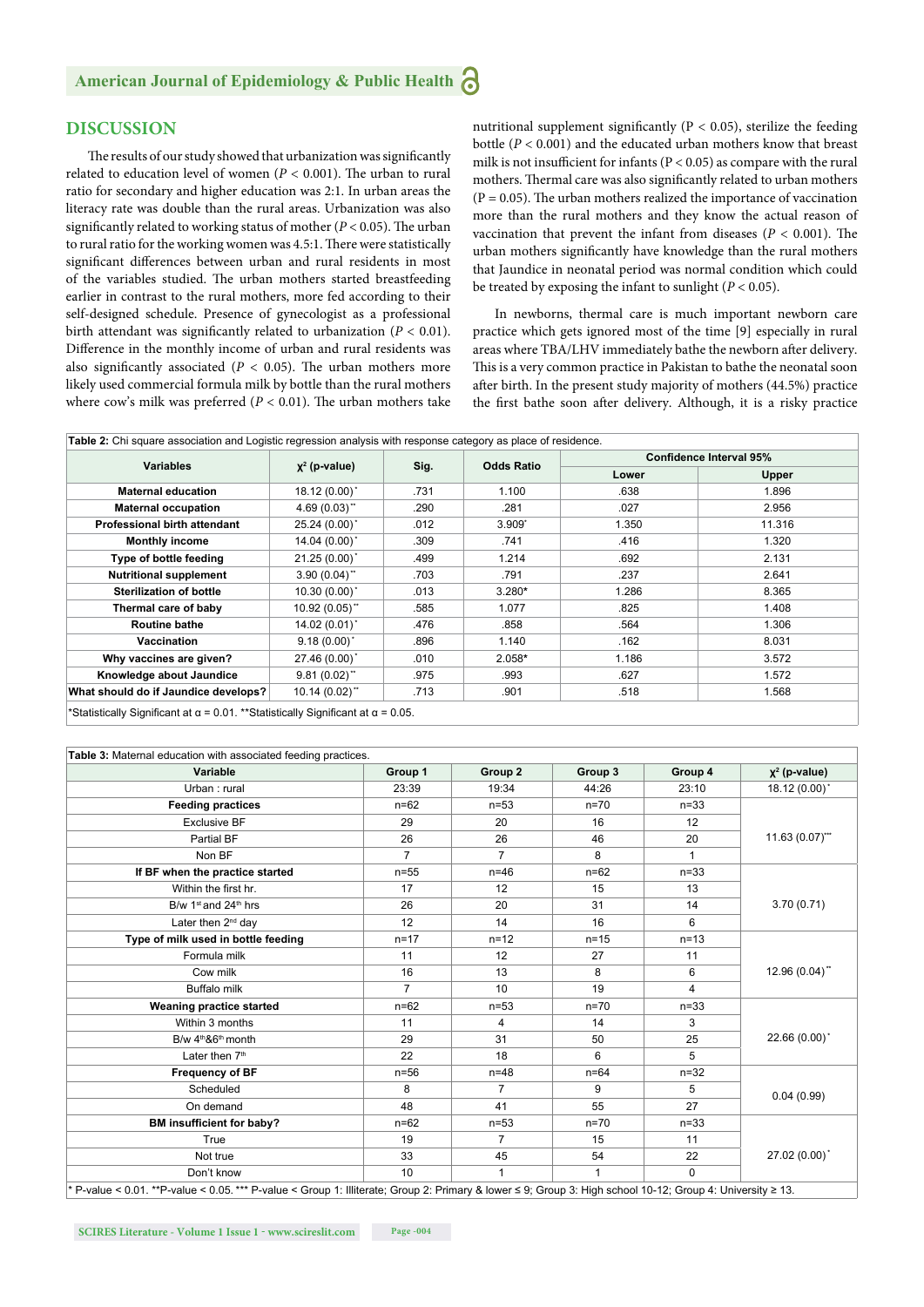## **American Journal of Epidemiology & Public Health**

| Table 4: Univariate Ordinal Regression Models for Demographic Characteristics with timing of initiation of breastfeeding as Response Variable. |                                                                              |                                                      |                                                     |                                                     |                                                     |
|------------------------------------------------------------------------------------------------------------------------------------------------|------------------------------------------------------------------------------|------------------------------------------------------|-----------------------------------------------------|-----------------------------------------------------|-----------------------------------------------------|
| <b>Characteristics</b>                                                                                                                         |                                                                              | <b>Estimate</b>                                      | <b>Wald Statistics</b>                              | P-value                                             | <b>Odds Ratio</b>                                   |
| Gender                                                                                                                                         | Male<br>Female                                                               | 0.391<br>O(r)                                        | 2.111                                               | 0.140                                               | 1.478***                                            |
| Infant's age at time of interview                                                                                                              | $\leq 6$<br>$7 - 12$<br>$13 - 18$<br>18-24                                   | 0.394<br>0.201<br>0.107<br>O(r)                      | 1.181<br>0.274<br>0.069<br>$\overline{\phantom{a}}$ | 0.277<br>0.601<br>0.793<br>$\overline{\phantom{a}}$ | 1.483<br>1.223<br>1.112<br>$\overline{\phantom{a}}$ |
| Maternal age                                                                                                                                   | $\leq 20$<br>$21 - 25$<br>26-30<br>31-35<br>$>35$                            | $-18.01$<br>$-17.97$<br>$-17.89$<br>$-18.14$<br>O(r) | 887.33<br>2039.46<br>2335.38                        | 0.00<br>0.00<br>0.00                                | 1.508*<br>1.683*<br>$1.700*$                        |
| <b>Maternal education</b>                                                                                                                      | Illiterate<br>Primary or $\leq 9$<br>High school 10-12<br>Graduate $\geq 13$ | 0.347<br>0.693<br>0.619<br>O(r)                      | 0.691<br>2.55<br>2.28                               | 0.40<br>0.11<br>0.13                                | 1.415<br>1.999***<br>1.857***                       |
| <b>Place of residence</b>                                                                                                                      | Urban<br>Rural                                                               | $-.34$<br>O(r)                                       | 1.63<br>$\mathbf{r}$                                | 0.20<br>$\mathcal{L}_{\mathcal{A}}$                 | 0.712<br>$\overline{\phantom{a}}$                   |
| <b>Maternal occupation</b>                                                                                                                     | House wife<br>Professional                                                   | .179<br>O(r)                                         | .084<br>÷,                                          | .771                                                | 1.196                                               |
| Type of family                                                                                                                                 | Nuclear<br>Joint                                                             | $-.601$<br>O(r)                                      | 4.31<br>$\overline{\phantom{a}}$                    | .038<br>$\overline{\phantom{a}}$                    | 0.548"                                              |
| Type of delivery                                                                                                                               | Normal<br>Cesarean                                                           | $-1.01$<br>O(r)                                      | 10.34<br>÷.                                         | .00                                                 | $0.364*$<br>$\mathcal{L}^{\pm}$                     |
| <b>Monthly income</b>                                                                                                                          | < 5000<br>5000-10, 000<br>10,000-15,000<br>> 15,000                          | $-.792$<br>.034<br>.423<br>O(r)                      | 2.54<br>.010<br>1.21                                | 0.11<br>0.92<br>.22                                 | $0.453***$<br>1.035<br>1.527                        |
| <b>Parental smoking</b>                                                                                                                        | Yes<br>No                                                                    | .566<br>O(r)                                         | 3.47<br>$\overline{a}$                              | 0.062                                               | $1.761***$<br>$\overline{\phantom{a}}$              |

**Table 5:** Multivariate Ordinal Regression Model with initiation of breastfeeding as Response variable. **Variables Estimate Sig. Odds ratio C-I 95% Lower Upper Maternal age** < 20 -17.58 .000 2.318**\*** 18.949 16.211 21-25 -17.56 .000 2.365**\*** 18.440 16.694 26-30 -17.26 .000 3.192**\*** 18.048 16.477 31-35 -17.42 - >35 0 (r) - - - **Maternal education** Illiterate .764 .166 2.146 -.318 1.846 Primary ≤ 9 1.059 .054 2.883**\*\*** -.016 2.133 10-12 .895 .050 2.447**\*\*** .001 1.790 Graduate  $\geq 13$  0 (r) **Type of delivery** Normal -1.199 .002 0.301**\*** -1.939 -.459 Cesarean 0 (r) **Monthly income** < 5000 -1.082 .070 0.339**\*\*\*** -2.251 .088 5-10,000 -.172 .693 0.842 -1.024 .681 10-15,000 .454 .302 1.574 -.408 1.316  $>15,000$  0 (r) **Smoking** Yes .585 .085 1.795**\*\*\*** -.080 1.249  $N<sub>O</sub>$  (r) (r) Reference category \* P-value < 0.01. \*\*P-value < 0.05.\*\*\*P-value < 0.10.

which leads the newborn towards hypothermia and it gets worse if there is lack of warm clothes [10]. This is in contrast to 48% mothers practiced optimal thermal care in a study conducted in Eastern Uganda [11]. Also in the present study all the mothers have fairly good idea about maintenance of newborn's body temperature with warm clothes and by keeping the baby close to mother. However, 4% mothers said that it depends upon weather condition. There is need to educate the women to prevent hypothermia in neonatal.

Umbilical cord care is always stressed because in newborn it is the main entry point for infections. In many rural areas where deliveries were conducted by untrained TBA's, guidelines for the cord care were seldom followed. The WHO recommends dry cord care practice unless indicated to apply antiseptics. Various studies in developing countries have reported mothers applying substances like mustard oil, turmeric, antiseptic lotion etc on cord stump [12]. In this study only 20.2 % mothers adopted the practice to leave the cord stump as such. Majority of mothers 30.7% applied ghee/oil, 22.5% mothers applied antibiotic cream while as indicated by doctors 19.3% mothers applied spirit to cord stump. One point to be noted was 4.1% mothers apply ash/surma to the cord stump which might be risk of contamination. This shows there is need to educate mothers. These findings can be compared with a study where 25% mothers apply oil and about 2% mothers apply ash on the cord stump [10]

Although immunizations do not come under the essential newborn care practices but it is important to educate mothers regarding immunization. Majority of mothers 89% vaccinate their infants and they know that vaccines are important prophylactic measure against diseases. 61% mothers have fair knowledge about reason of vaccination that vaccines prevent the infants from diseases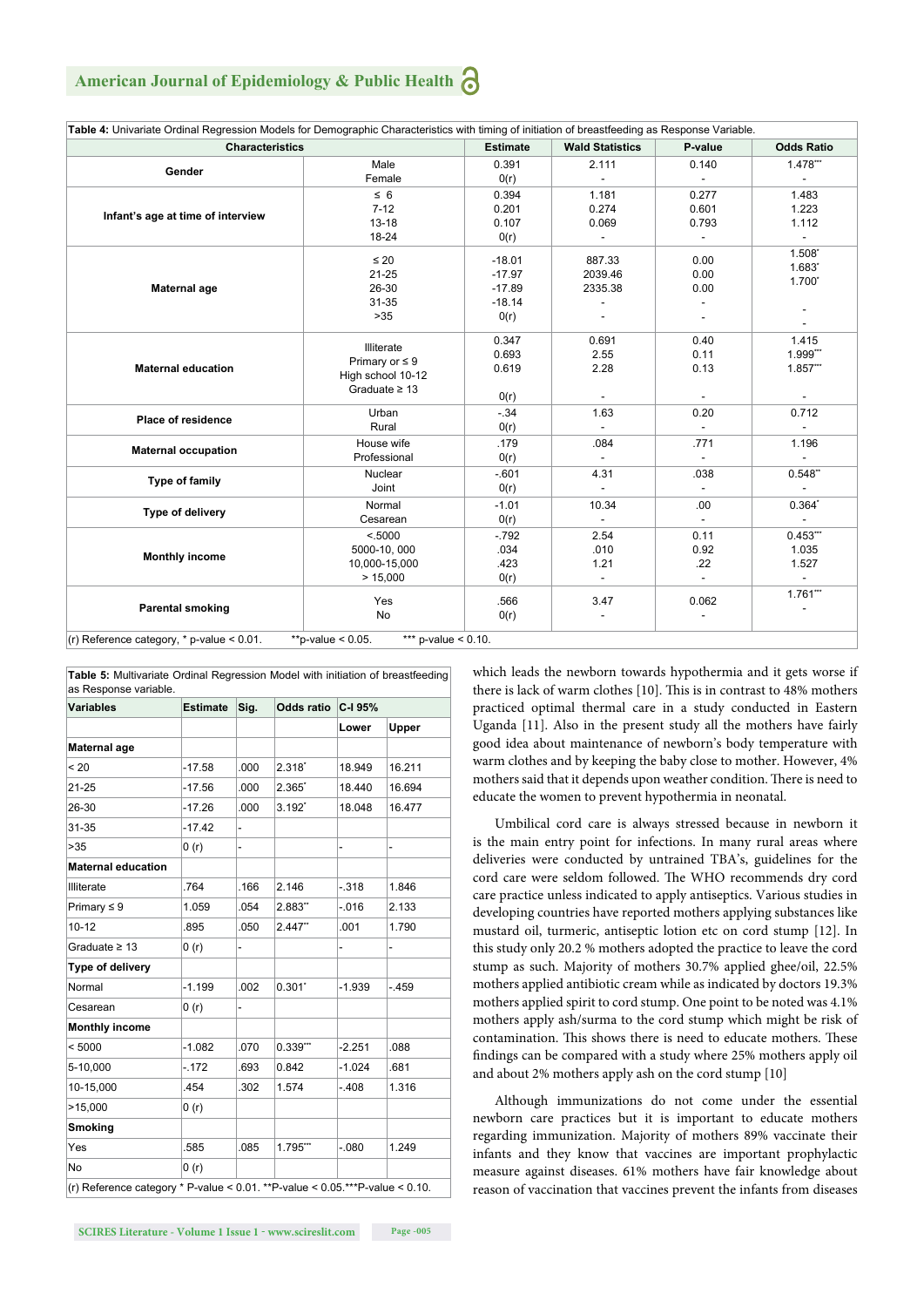while 34.9% mothers did not know the reason of vaccination. It has been proved through studies that better knowledge about vaccines would improve the vaccine coverage [13,14]. Another traditional practice followed by mothers is the use of 'Woodward's celebrated gripe water' as a non-prescribed medicine in the past till it was banned in most of the developed countries since 1980's [15] But it is still available in the pharmacies of Pakistan and used by mothers. In the current study, 72.5% mothers used gripe water. This is comparable with the study by  $[10]$  where 61% mothers give gripe water. This is in contrast to 13% of mothers using gripe water in England [16] Majority of mothers 29.4% used gripe water as a preventive measure for easy digestion. 18.8% mothers were using it as nutritional supplements while 14.7% mothers said that it helps to relief stomach pain. The use of gripe water practice must be discouraged because administration of gripe water might mask the symptoms of major illness in infant.

Prevalence of exclusive breastfeeding is 35.3% as only 77 out of 218 mothers exclusively breastfeed their infants. [17,18] observed prevalence of exclusive breastfeeding in India as 26.4% and 37% respectively which were comparable with our study. Among the exclusively breastfeed mothers 55.8% were rural residents and 44.2% were urban residents. Majority mothers 169 (86.7%) fed their infants on demand. It was comparable with the study of [19] in rural areas of West Bengal where 84.5% mothers practice on demand feeding. Our findings suggested that illiterate and rural respondents were more likely to exclusively breastfeed than the urban and educated respondents. It was compared with the study conducted in Malaysia where less educated mothers were more likely to breastfeed their infants than mothers with high education [20] But in contrast to Western communities and developed countries education had positive effect on exclusive breastfeeding practice [21, 22]. In our study, high education, working women, caesarean section, parental smoking, low and high socioeconomic class were barriers in breastfeeding the infant. The middle socioeconomic class was more likely to exclusively breastfeed the infant than the others.

Among the mothers breastfeeding their infants, only 57 (29.2%) mothers initiated breastfeeding within the first 1 hour. In contrast, 9.9% mothers started breastfeeding within the first hour in Turkey [23]. However, 90 (46.2%) mothers initiated breastfeeding within 24 hours. The mothers 48 (24.6%) started breastfeed after 24 hours while Madhu [24] in India found 19% mothers initiated breastfeeding after 24 hours which was comparable with the present study. Although exclusive breastfeeding practice was significantly associated with illiterate and rural mothers  $(P < 0.10)$  but education level has significant association with other practices. As educated women were more likely to initiate breastfeeding within the first hour than illiterate women and women with formal education. The educated women know when to start complementary feeding than the less educated and illiterate  $(P < 0.001)$ . The complementary feeding should not be started before 4 months and it should not be delayed after 6 months [25, 26] early introduction of solid/semi solid feed was also a barrier for breastfeeding so this practice should be discouraged. The educated women know that Breast milk was not insufficient for baby  $(P < 0.001)$ . The hygienic practices for infants were also significantly associated with the high education level as educated women were more likely to wash their hands before breastfeeding than the less educated and illiterate women ( $P < 0.05$ ). The educated women were more likely to take thermal care  $(P < 0.10)$ , also concerning about daily bathe of their infant (*P* < 0.05) and had good idea about umbilical cord care (*P*  $<$  0.00). The educated women more likely vaccinate their infants and

they know about vaccines which prevent their infant from diseases (*P* < 0.001). They have fairly good idea about Jaundice in neonatal period that it is a normal condition ( $P < 0.001$ ). Thus the education of the mother is crucial for the proper care of newborns. Our study results can be compared with Sandiford [27] that education plays a vital role for the child health, independently of other social and economic advantages.

Proportional odds model with Log it link function were used to check the significance of explanatory variables (Demographic characteristics) for response category timing of initiation of breastfeeding in univariate and multivariate analysis models. Univariate analysis was done for all those explanatory variables that had some meaningful relation with response variable. For multivariate models, all those variables were considered whose univariate Wald test has a *p*-value < 0.25) [28]. Demographic characteristics like gender, infant's age, maternal age, maternal education, maternal occupation, place of residence, type of family, and type of delivery, monthly income and parental smoking were used.

The results of multivariate ordinal regression showed that young literate mothers ((*P* < 0.001; OR = 3.192) started breastfeeding earlier than the elder and illiterate mothers which is comparable to a study in Turkey that literate mothers more likely to initiate breastfeeding earlier Ergenekon [23]. Furthermore, the women with normal delivery ( $P < 0.01$ ; OR = 0.301) and low socioeconomic class ( $P <$ 0.10;  $OR = 0.339$ ) started breastfeeding earlier.

#### **CONCLUSION**

It can be concluded from results that infant care is more appropriate in urban residents as compare to the rural residents. This difference is because of lack of awareness, lack of education and lack of facilities in rural areas. Some rural areas even do not have vaccination centers nearby to vaccinate their infants. Educated mothers have more awareness and knowledge about infant care and feeding practices than the illiterate/less educated mothers. Literate mothers also initiate breastfeeding earlier as compare to illiterate. Thus education of women plays a vital role for a healthy next generation. The Government should emphasize prenatal and postnatal health education so that 4 million newborn deaths can be minimized.

#### **REFERENCES**

- 1. Moss W, Darmstadt G, Marsh D, Black R.E, Santhosham M. Research, Priorities for the Reduction of Perinatal and Neonatal Morbidity and Mortality in Developing Country Communities. J Perinatol. 2002; 484-495. https://goo.gl/sQ2T8S
- 2. Darmstadt G, Bhatta B, Cousens S, Adam T, Walker N, Bernis L. Evidence based, cost effective inter-ventions, How many newborn babies can we save, 2005: 977-988. https://goo.gl/yWVxWr
- 3. Paul V, Beorari A, Regional Issues. Journal of Perinatology, 2002; 10-11.
- 4. Costello A, Manandhar D. Improving Newborn Infant health in Developing Countries, 2000. https://goo.gl/5dNQen
- 5. Andraca I, Peirano P, Uauy R. Nutrition and care in the preterm and neonatal periods and later development: human milk is best for optimal mental development.1998; 43-68.
- 6. WHO, The optimal duration of exclusive breastfeeding: Report of an expert consultation. Geneva. World Health Organization. 2001 https://goo.gl/F8K4s6
- 7. Mosley W.H, Will primary health care reduce infant and child mortality. In J. Vallin and A. Lopez (eds.), Health Policy, Social Policy, and Mortality Prospects (Ordina, Liege). 1985; 103.
- 8. Agresti A, Analysis of Ordinal Categorical Data. John Wiley & Sons. 1984 New York https://goo.gl/83L6f9